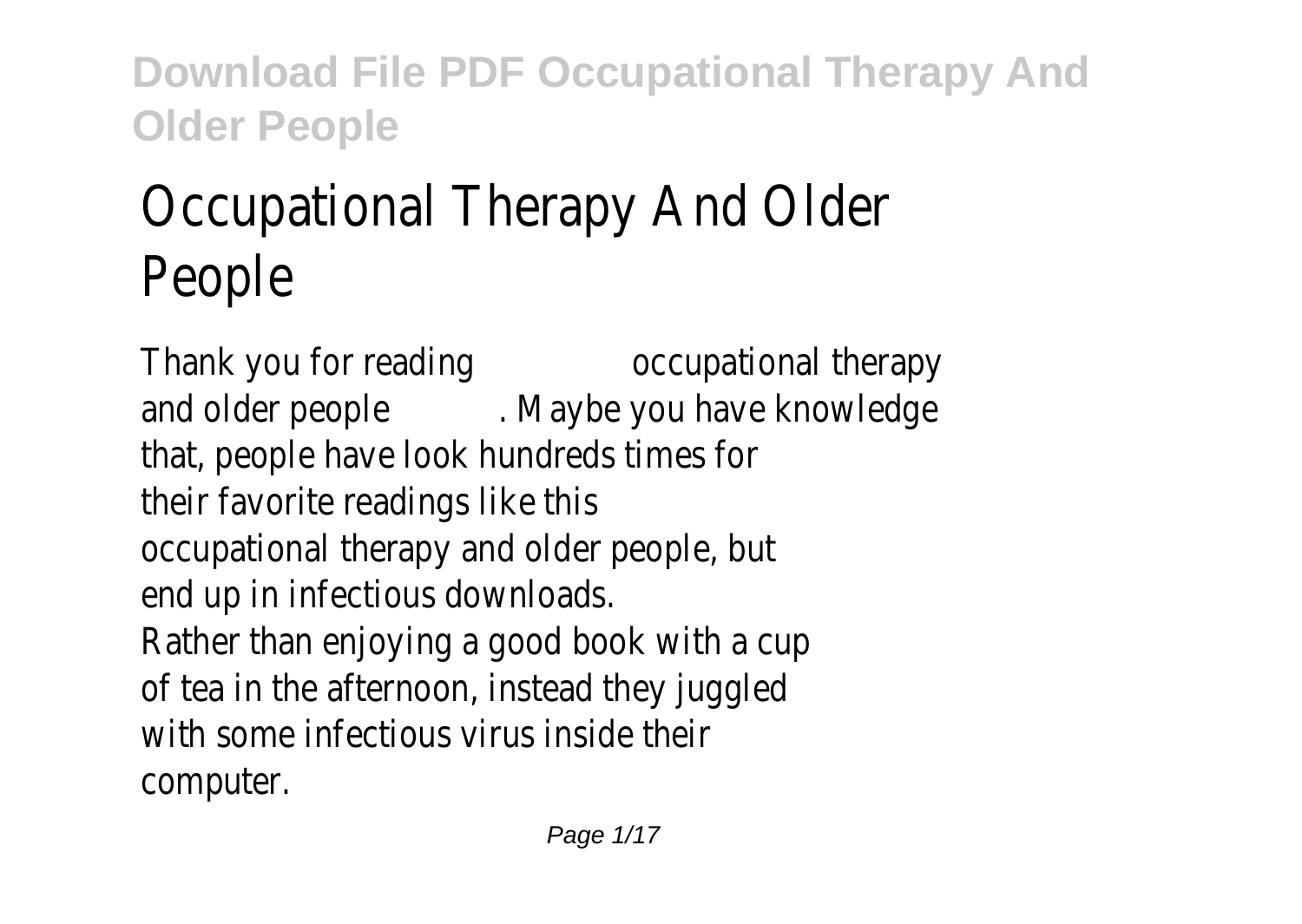occupational therapy and older people is available in our digital library an online access to it is set as public so you can download it instantly.

Our digital library hosts in multiple countries, allowing you to get the most less latency time to download any of our books like this one.

Kindly say, the occupational therapy and older people is universally compatible with any devices to read

LEanPUb is definitely out of the league as it over here you can either choose to download a Page 2/17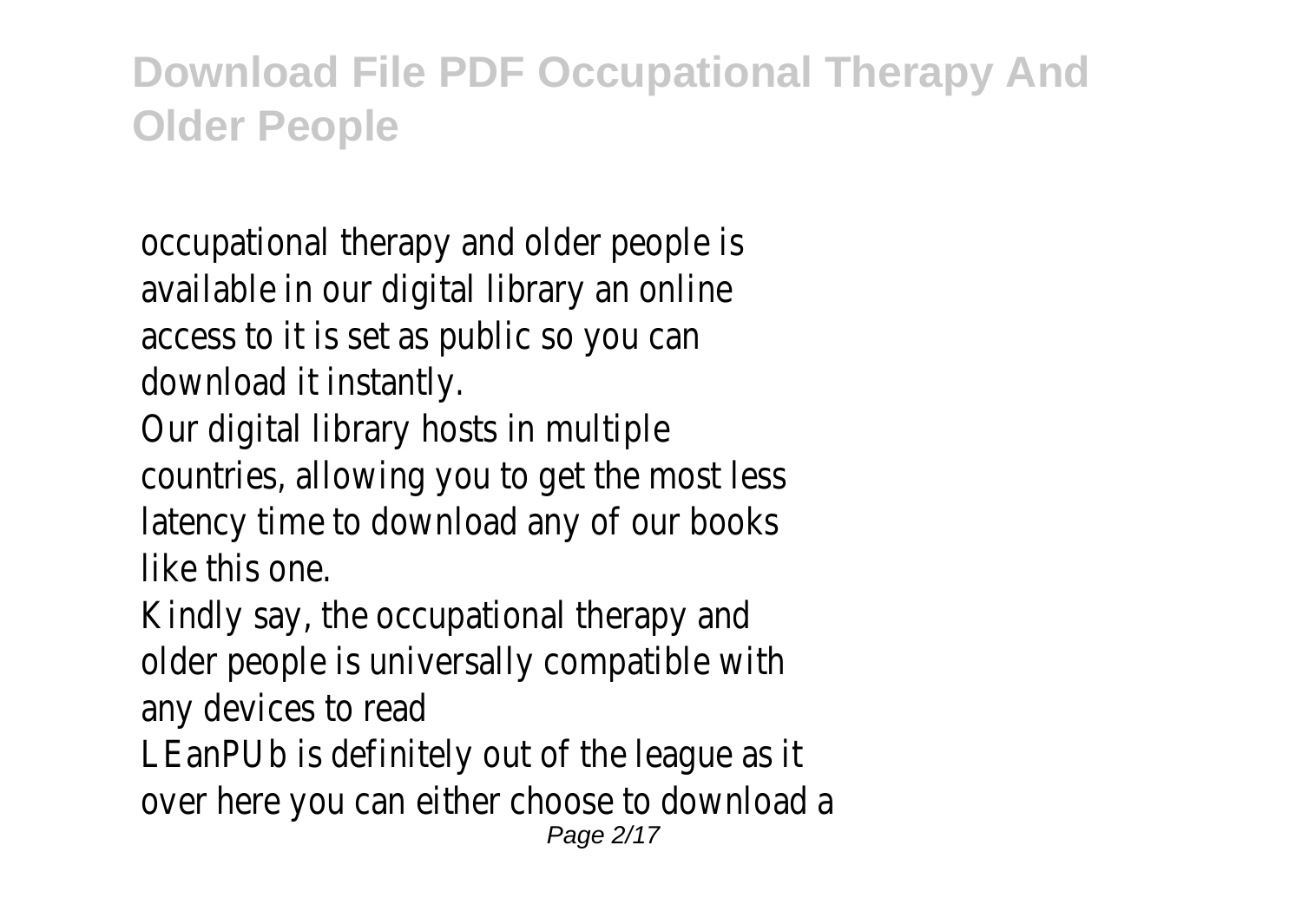book for free or buy the same book at your own designated price. The eBooks can be downloaded in different formats like, EPub, Mobi and PDF. The minimum price for the books is fixed at \$0 by the author and you can thereafter decide the value of the book. The site mostly features eBooks on programming languages such as, JavaScript, C#, PHP or Ruby, guidebooks and more, and hence is known among developers or tech geeks and is especially useful for those preparing for engineering.

Occupational Therapy And Older People Page 3/17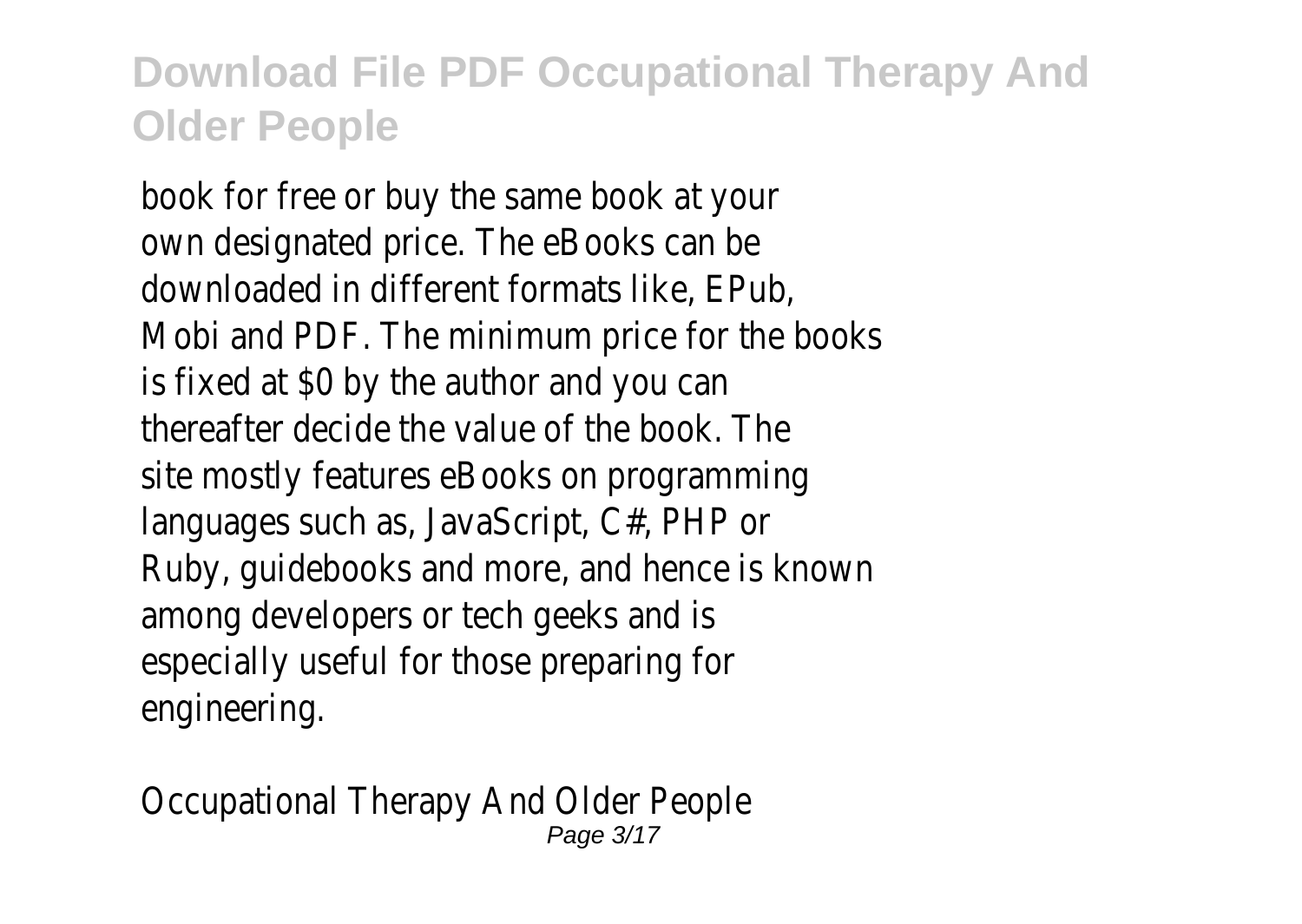The ethos of the book is to inspire innovation in the practice of occupational therapy with older people, promoting successful ageing that entails control and empowerment. It encompasses current theories, debates and challenges which occupational therapists need to engage in if they are to provide pro-active and promotional approaches to ageing.

Occupational Therapy and Older People: 9781444333336 ... The ethos of the book is to inspire innovation in the practice of occupational Page 4/17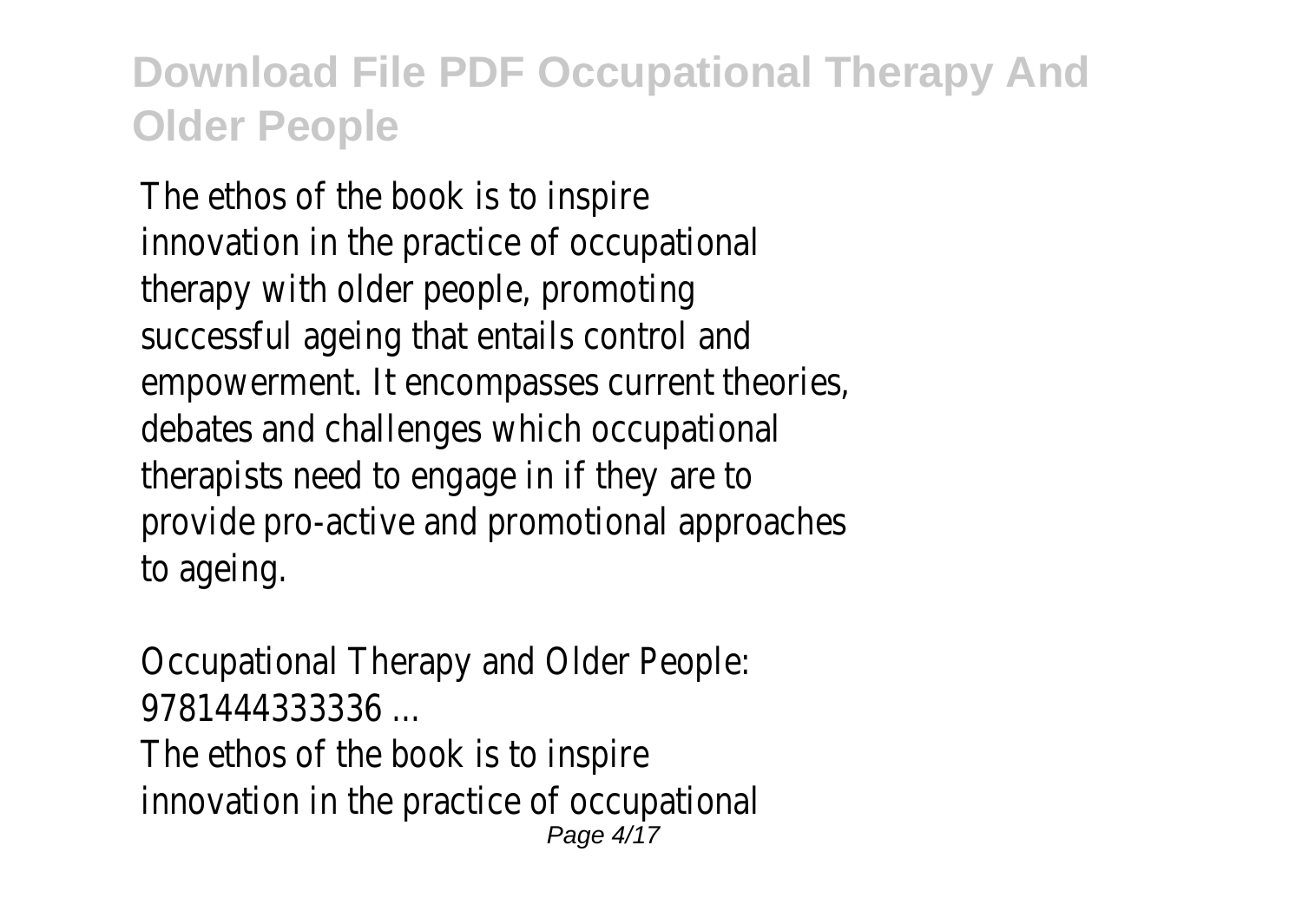therapy with older people, promoting successful ageing that entails control and empowerment. It encompasses current theories, debates and challenges which occupational therapists need to engage in if they are to provide pro-active and promotional approaches to ageing.

Occupational Therapy and Older People - Kindle edition by ...

Occupational therapy is a treatment aimed at helping disabled (physically and/or mentally), sick, and handicapped people, whether elderly, kid, or a person of any age Page 5/17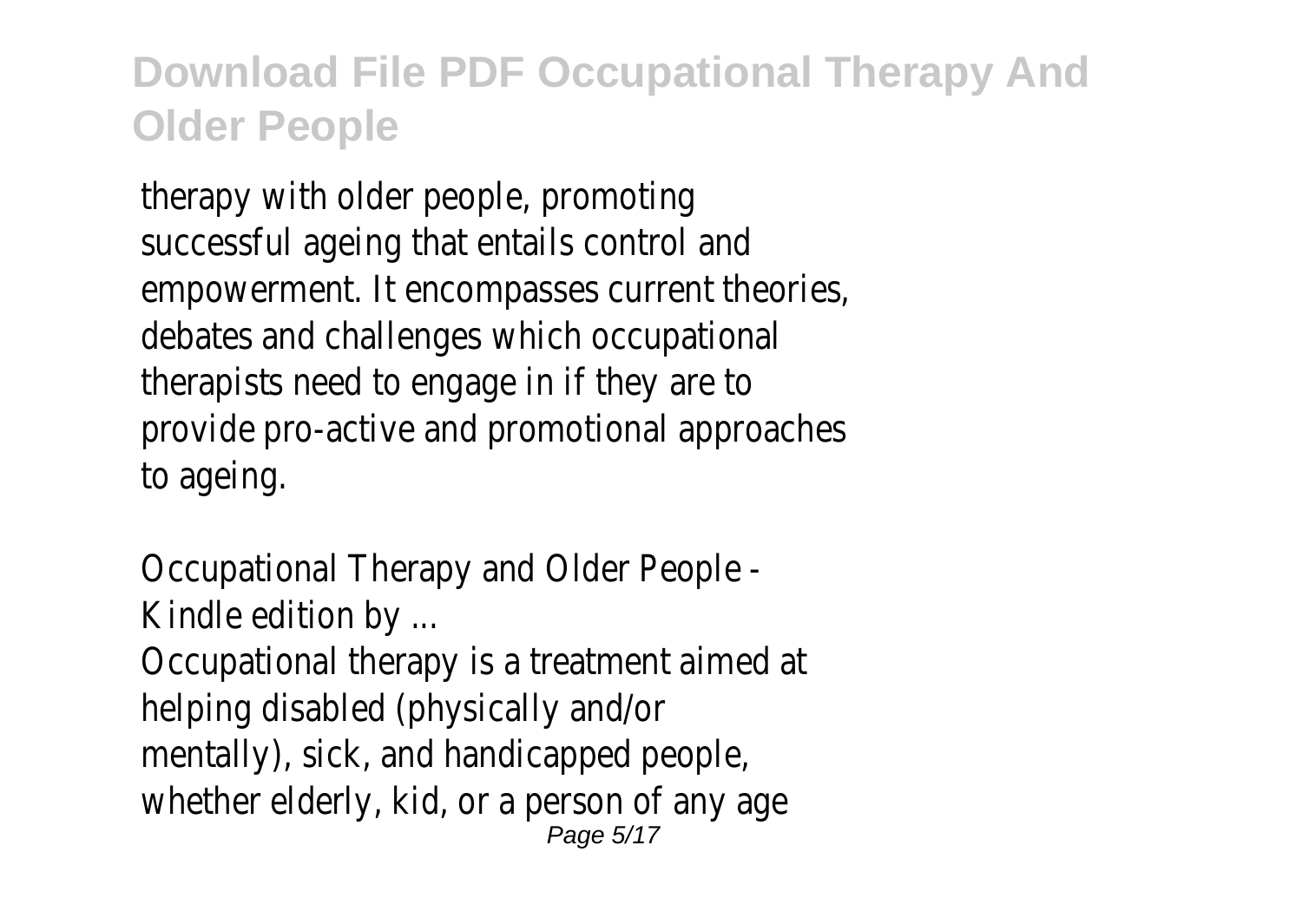group. The OT practitioners develop plans for the recovery and development of these people across the lifespan.

Occupational Therapy for Seniors – What are the Key Benefits?

As the population of older adults continues to grow, and the desire for both communitybased services and maintaining an active lifestyle increases, occupational therapy can be a critical link to the success of multipurpose senior centers. Occupational therapy offers the solution to participation, engagement, and well-being for older adults Page 6/17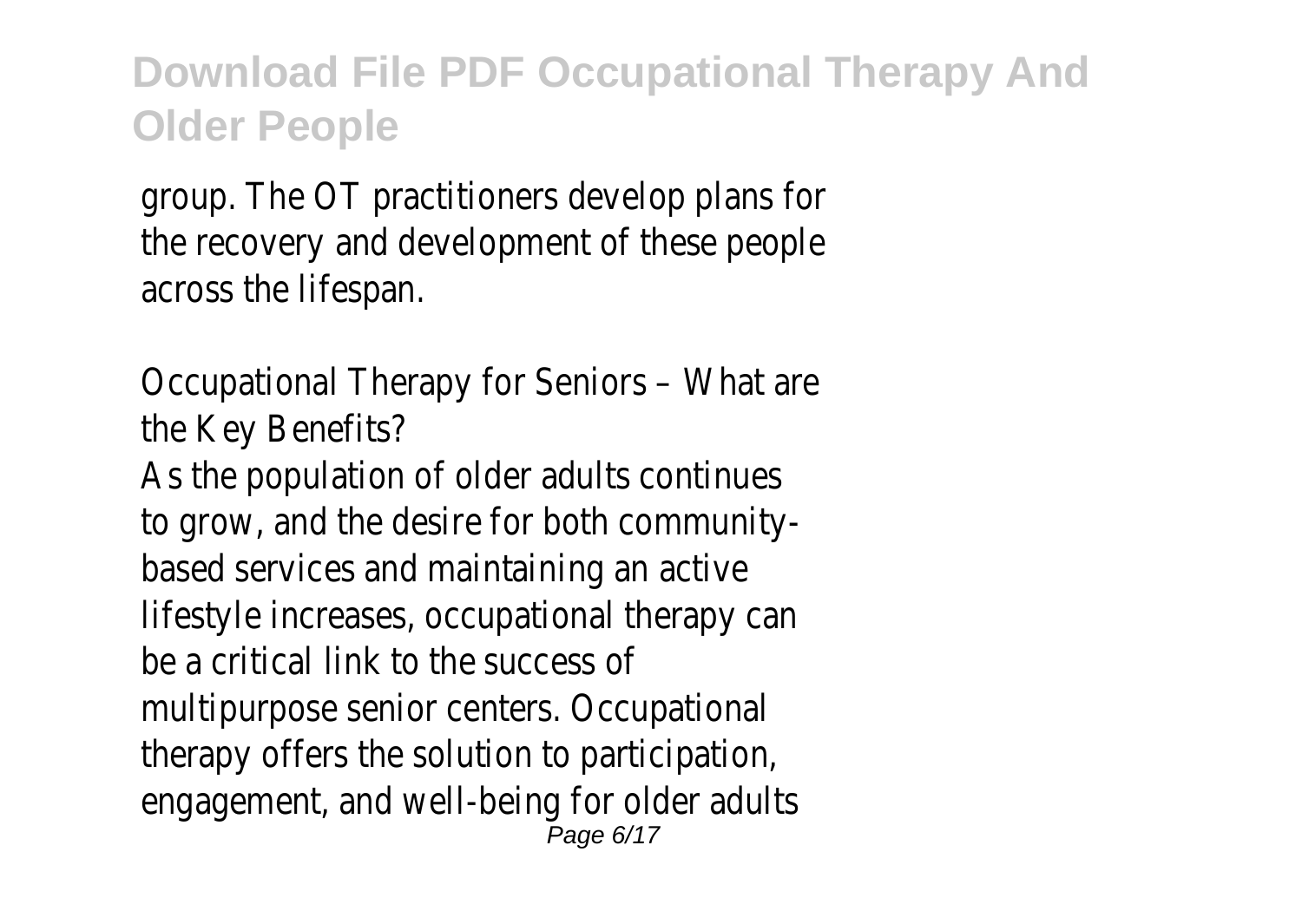in the community.

Occupational Therapy's Role in Senior Centers - AOTA

Occupational therapy interventions to improve performance of instrumental activities of daily living for community-dwelling older adults: A systematic review.

Occupational Therapy Interventions for Productive Aging ...

Many older people are referred to occupational therapy services with multiple dif?culties in their occupational Page 7/17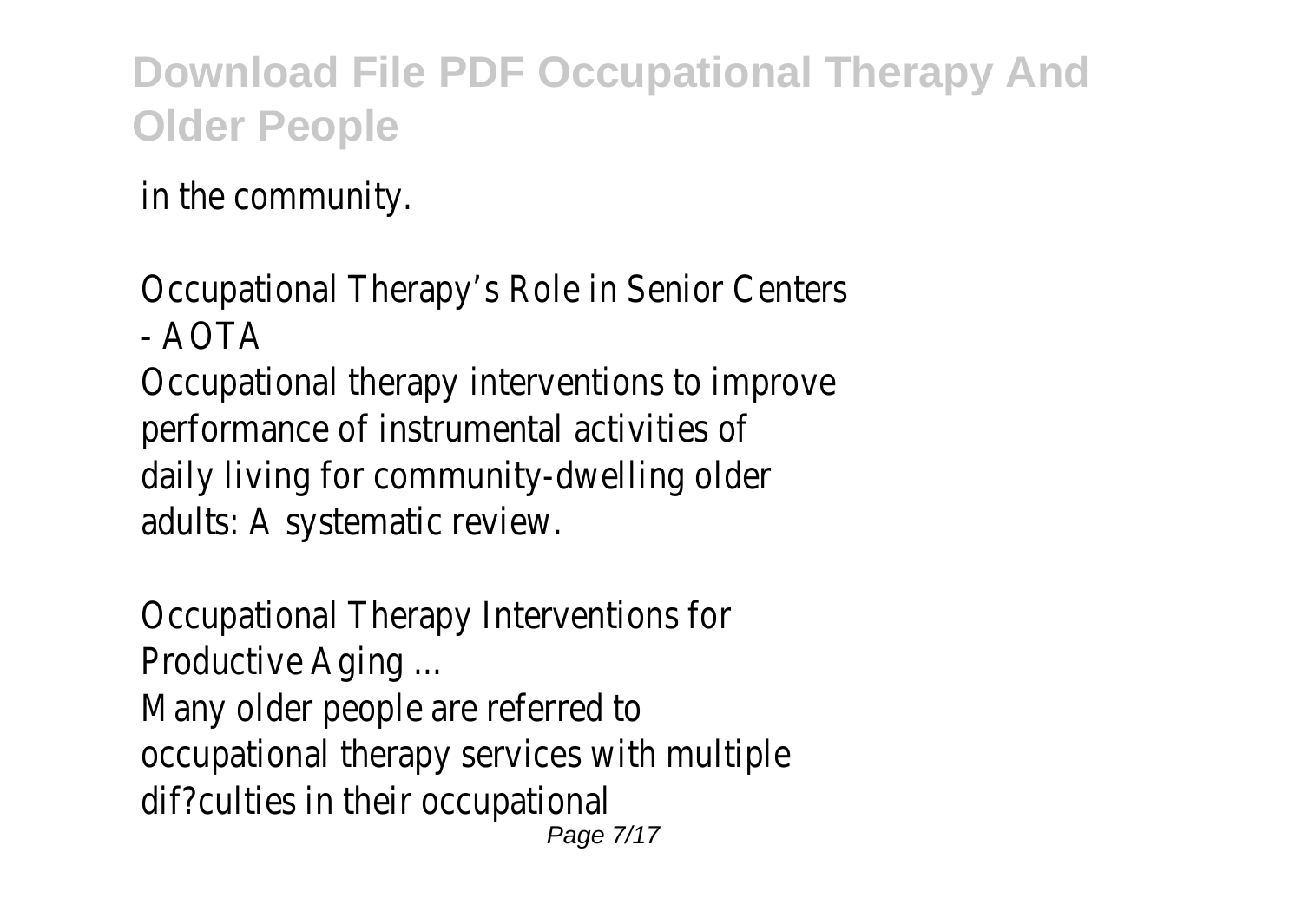performance, and not all of these are caused by a pathological process. The move away from a medical model of ageing, disabil- ity and illness is therefore necessary.

OCCUPATIONAL THERAPY AND OLDER PEOPLE Occupational therapy practitioners help older adults to safely do the things they want to do. They work with people in their homes, their workplaces, their communities, or in facilities. Occupational therapists must have a master's degree for entry-level practice, and occupational therapy assistants must have an associate's degree.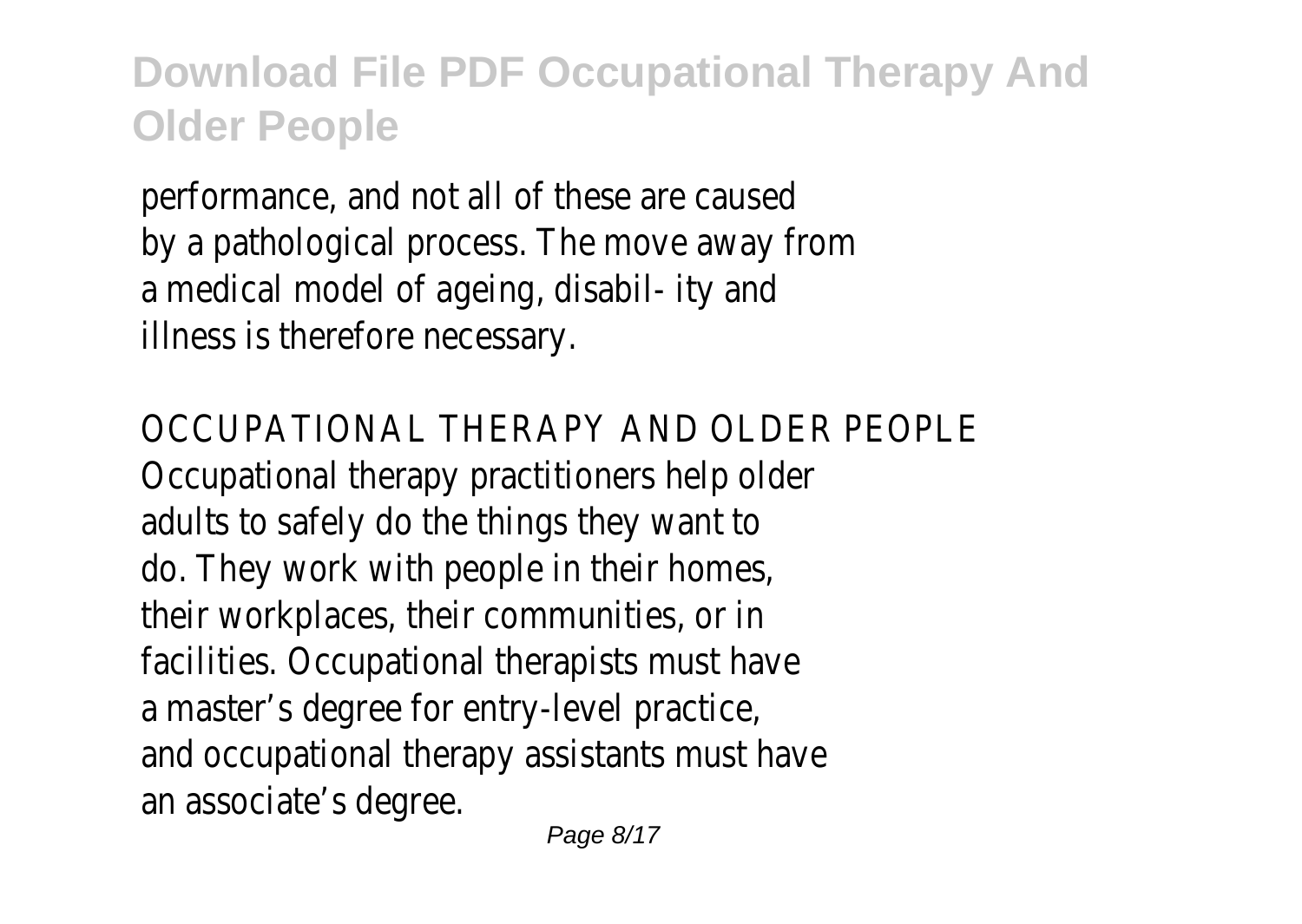#### OT for Adults - AOTA

Occupational therapy practitioners have education, skills, and knowledge to provide occupational therapy interventions for adults living with serious mental illness. Evidencebased interventions demonstrate that occupational therapy practitioners can enable this population to engage in meaningful occupations, participate in community living

...

Occupational Therapy Interventions for Adults Living With ...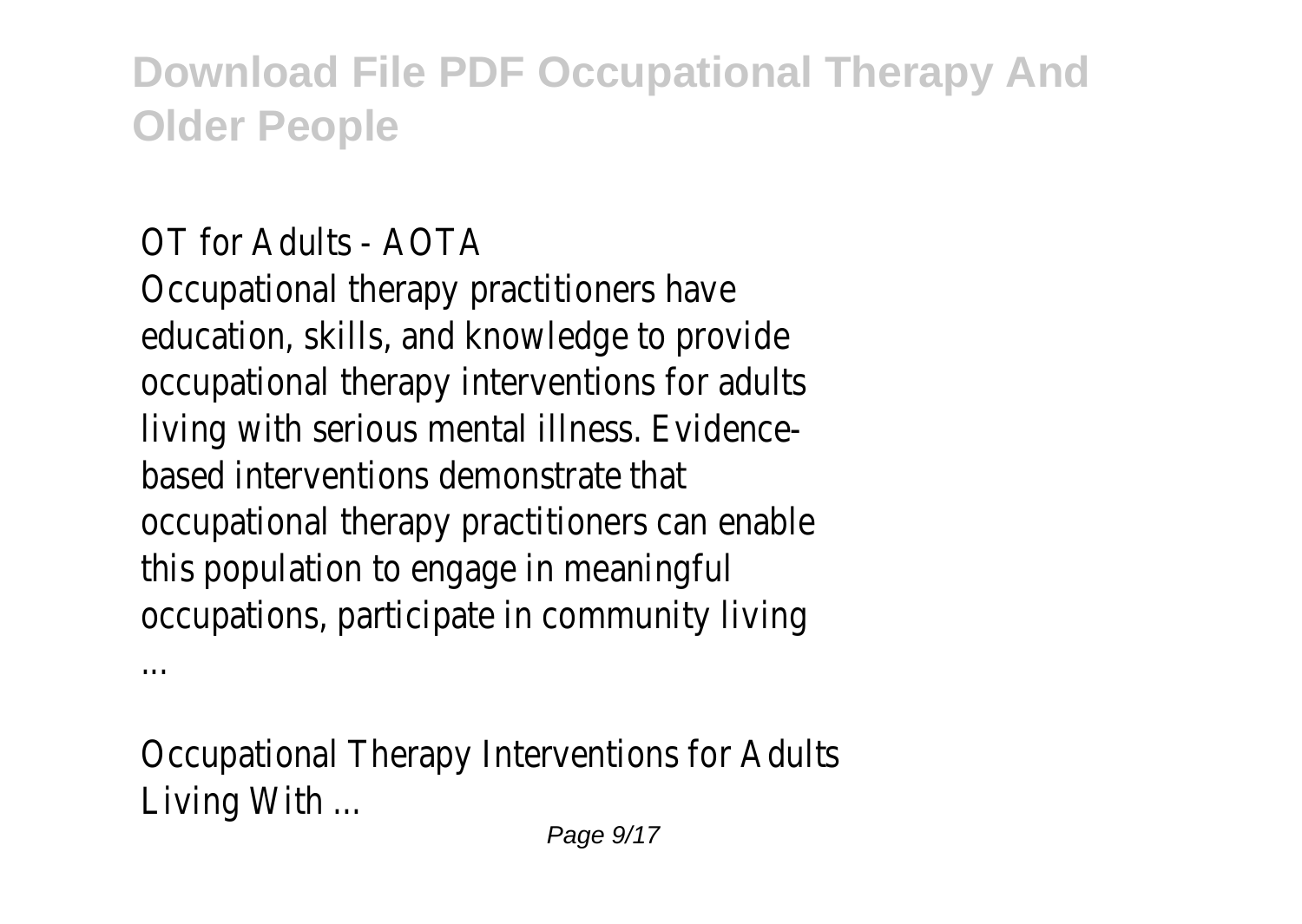Occupational Therapists can significantly reduce hospital admissions and ensure timely, appropriate and safe discharges home in older adults with frailty (COT, 2016). A Frail Elderly Team was established in an acute hospital in January 2016 to effectively meet the needs of older people with complex needs.

Overcoming Frailty: Evaluating the Role of an Occupational ...

Some OTs go through more training so they can focus on certain types of treatment, like hand therapy, treating people with low vision, or working with children or older Page 10/17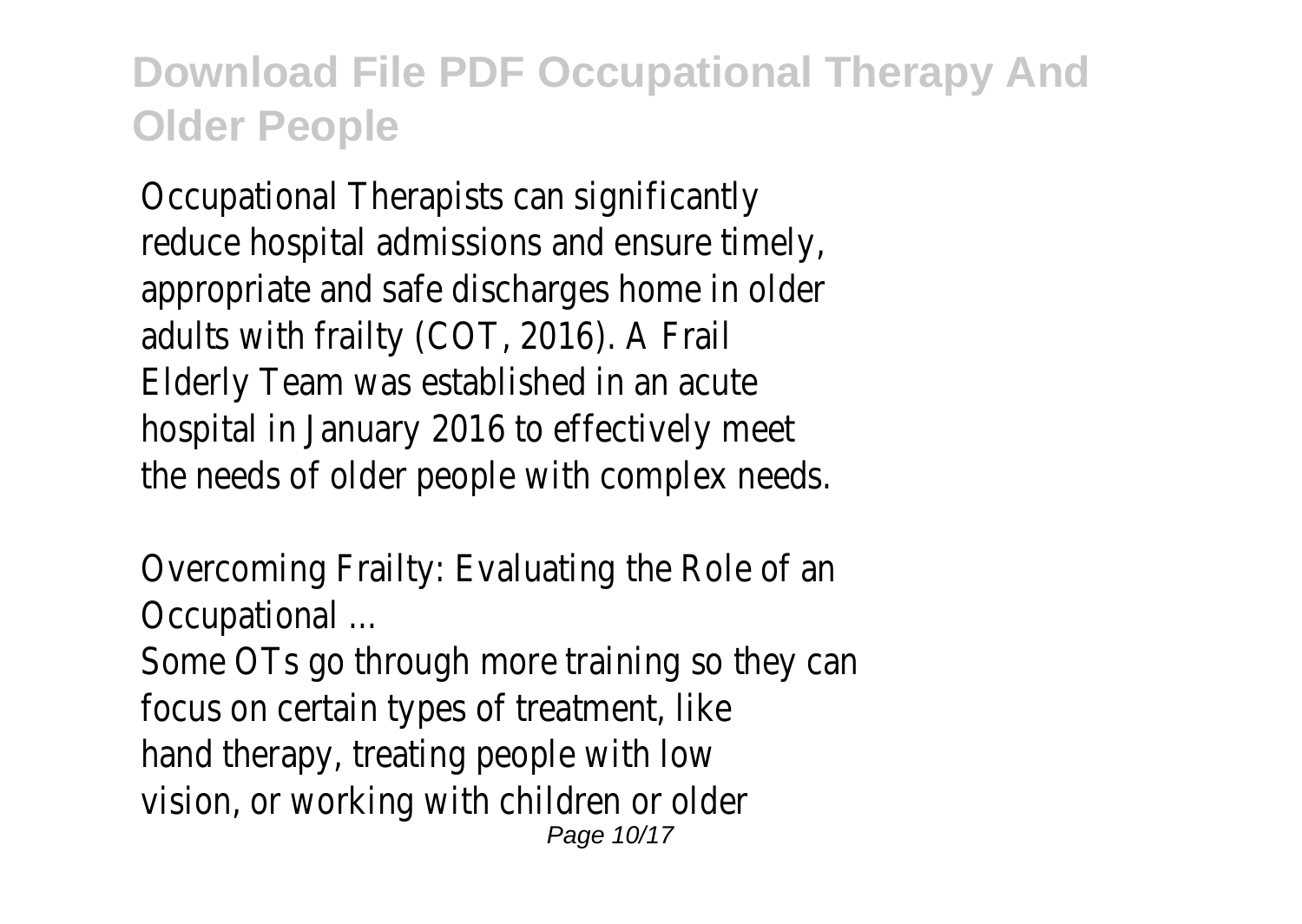adults. Occupational therapy...

Occupational Therapy & Therapists Explained This book locates older people as major clients of occupational therapy services. It provides a comprehensive resource for students and a basic working reference for clinicians.

Occupational Therapy and Older People | Wiley Online Books Occupational therapy for the elderly - Which? If you have had an accident or illness, an occupational therapist can help you to do Page 11/17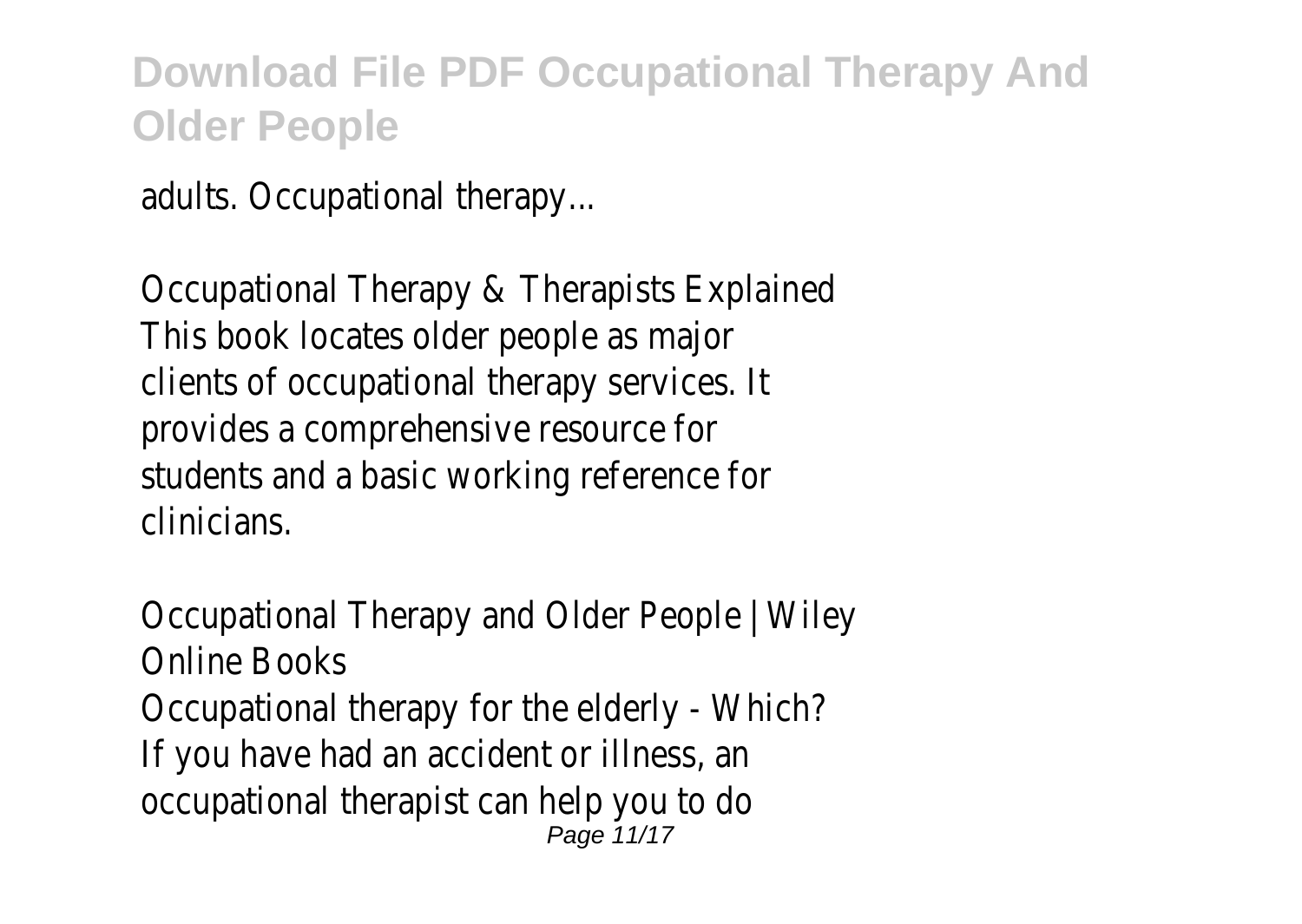daily activities. We explain how occupational therapy works, typical costs and how it could help you. If you have had an accident or illness, an occupational therapist can help you to do daily activities.

Occupational therapy for the elderly - Which? Occupational therapy helps older people stay at home 22nd July 2016 A multidisciplinary approach to health care is recognised as helping to reduce the numbers of hospital admissions amongst older patients, instead enabling people to stay independent and in the comfort of their own homes into later Page 12/17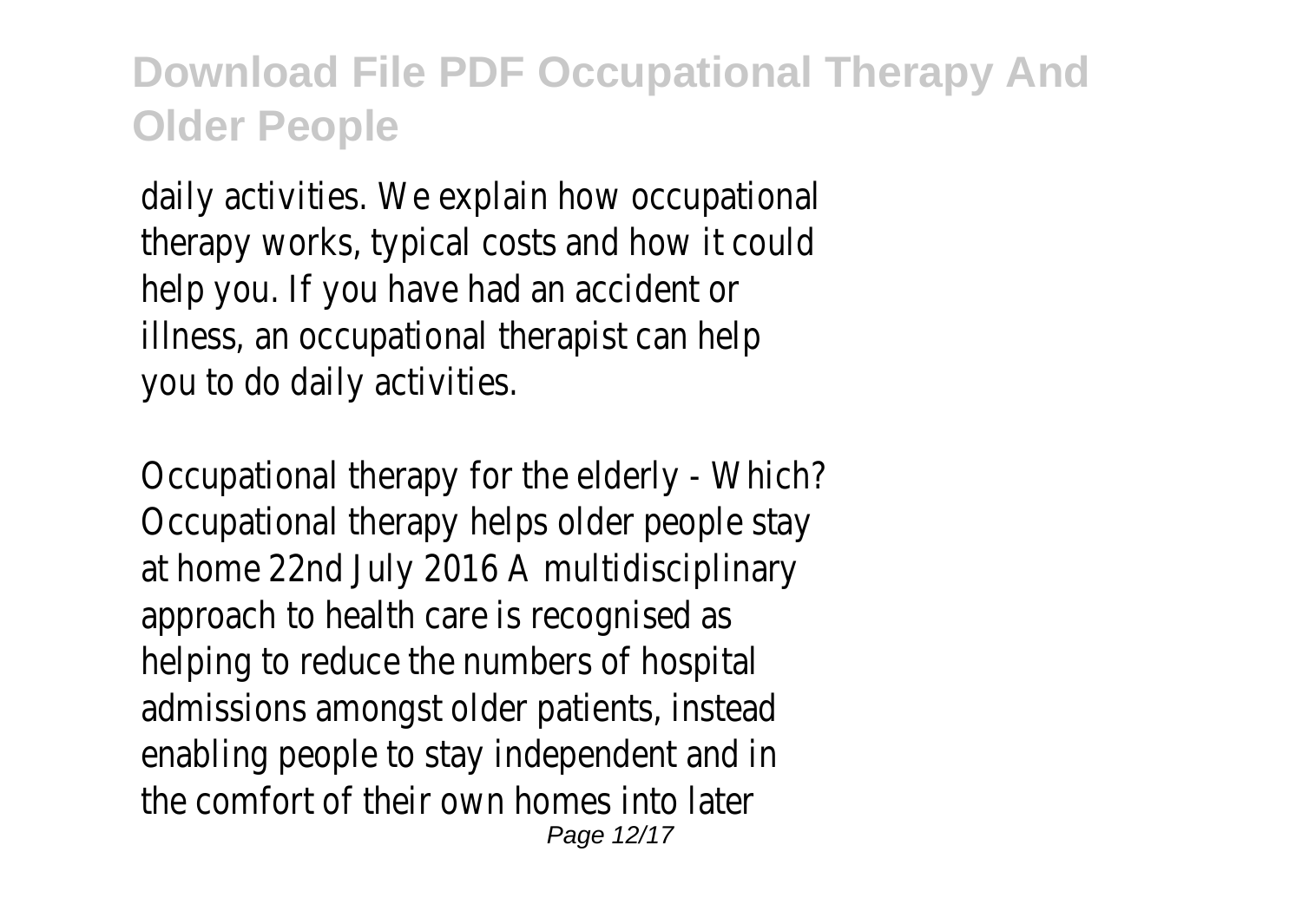life.

Occupational therapy helps older people stay home

It highlights the key role of occupational therapy in the management of frail patients, including critically ill older patients and persons with dementia, and describes in detail how to maintain occupational therapy interventions across different settings to avoid the fragmentation of care.

Occupational therapy for older people (eBook, 2020 ...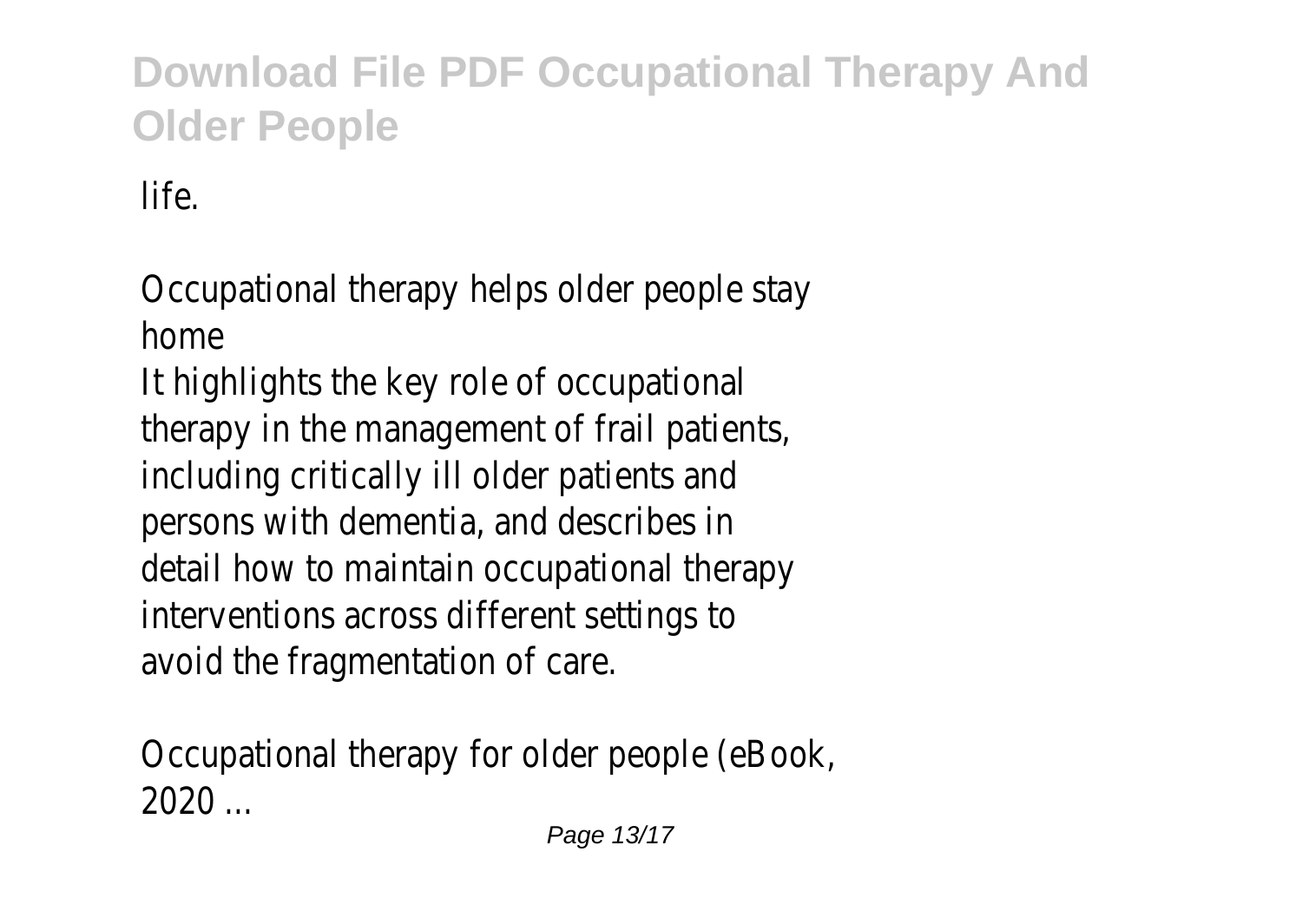occupational therapy and the other was occupational therapy for dementia) found a significant effect and confirmed the costeffectiveness of occupational therapy for older people compared with the control group. These studies found that occupational therapy for older people was clinically effective and

Cost-effectiveness of Occupational Therapy in Older People ...

Occupational therapists support older people to help maintain their independence.

How occupational therapists help keep older Page 14/17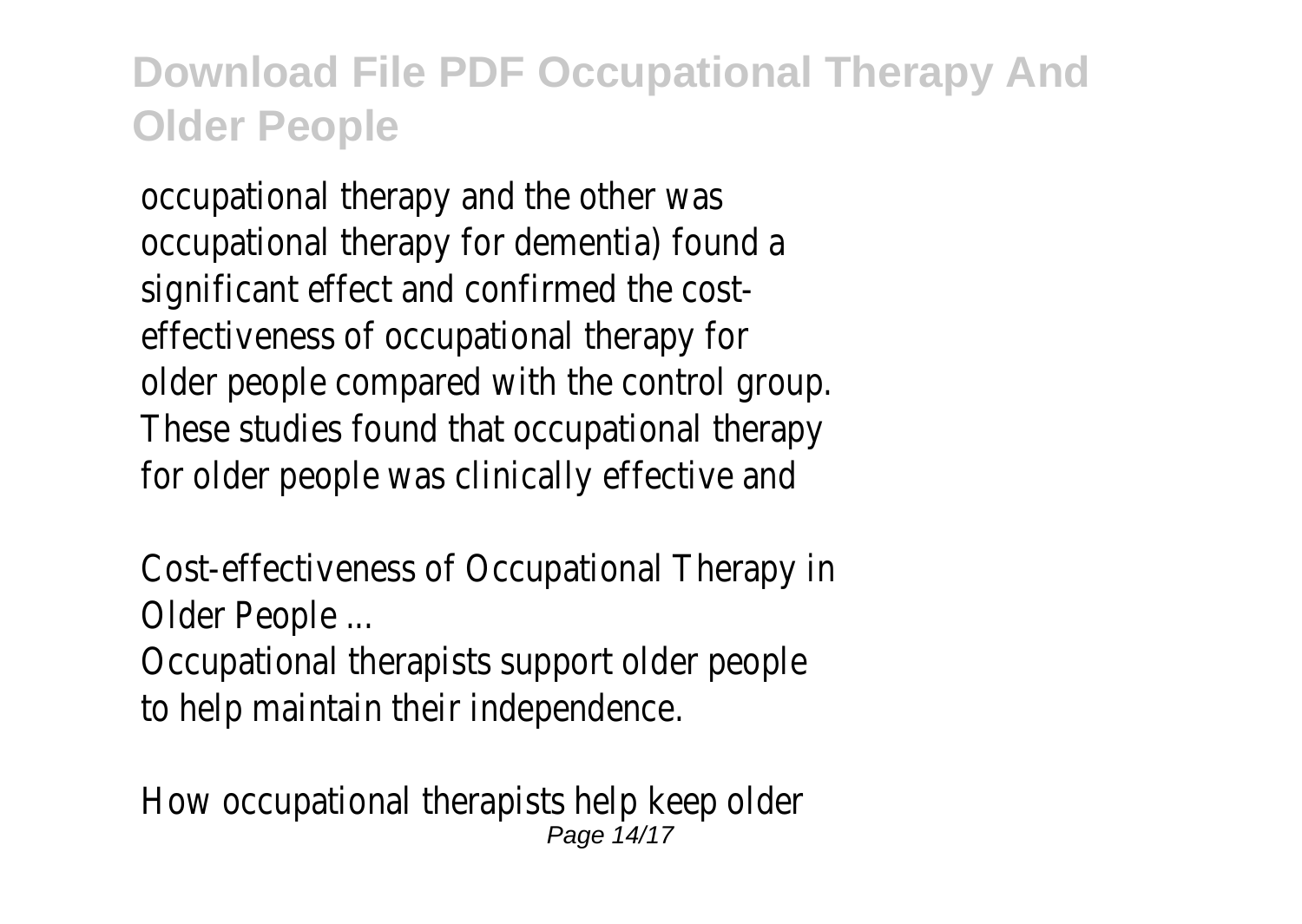people out of ...

Occupational therapists work with older people with age-related conditions such as poor balance/coordination, memory loss, confusion, vision loss and hearing loss, which lead to changes in their ability to participate in the meaningful activities of everyday life.

Aged Care | Occupational Therapy The ethos of the book is to inspire innovation in the practice of occupational therapy with older people, promoting successful ageing that entails control and Page 15/17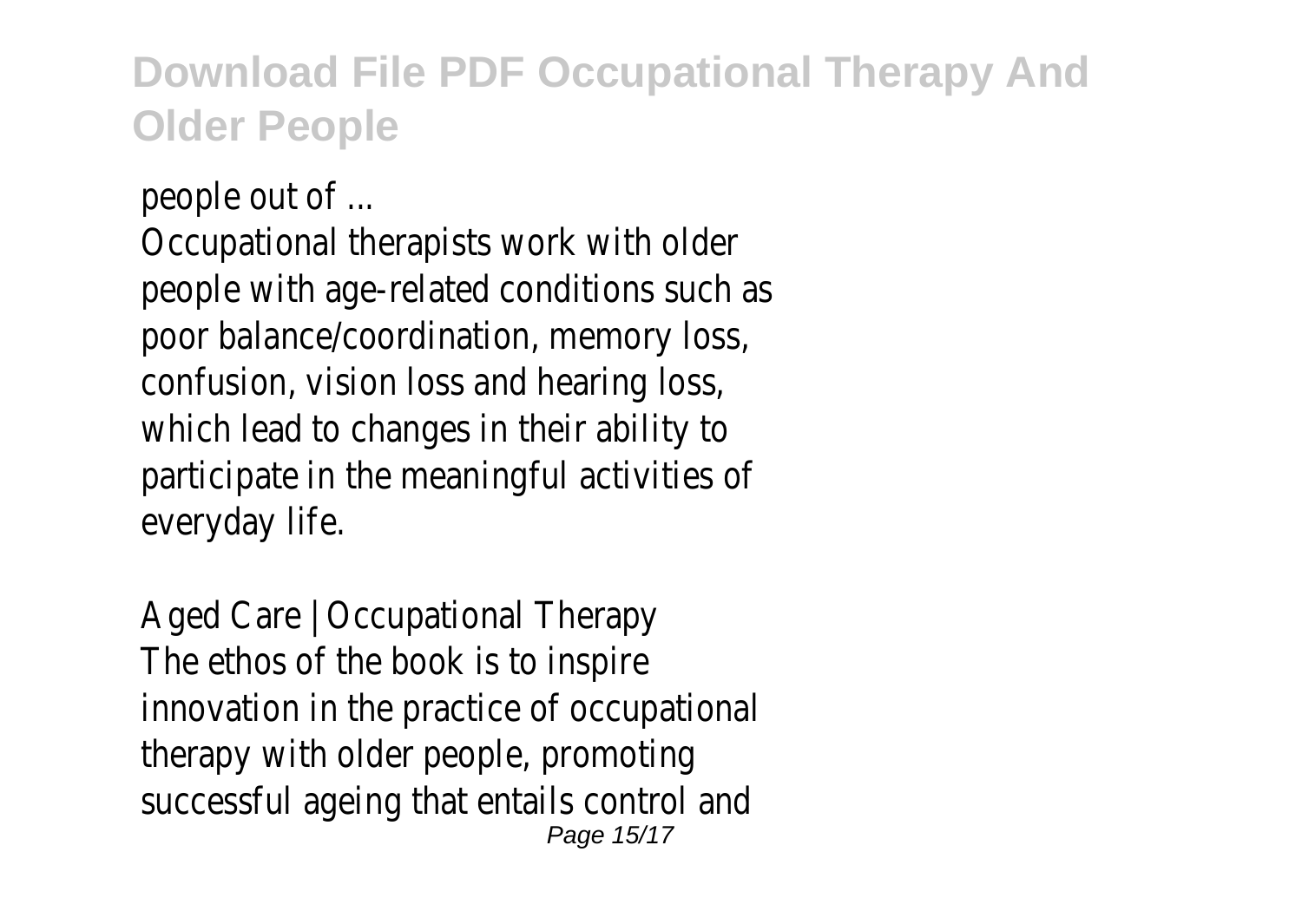empowerment. Features: Contains many practical elements, including case studies, and narratives from practice.

Occupational Therapy and Older People | Wiley Many seniors receive occupational therapy as a way to help perform "occupations" or activities of daily living (ADLs) – which can include everything from bathing and toileting to getting dressed in the morning. As we age, certain conditions, such as arthritis or diabetes, can make performing these activities much more difficult.